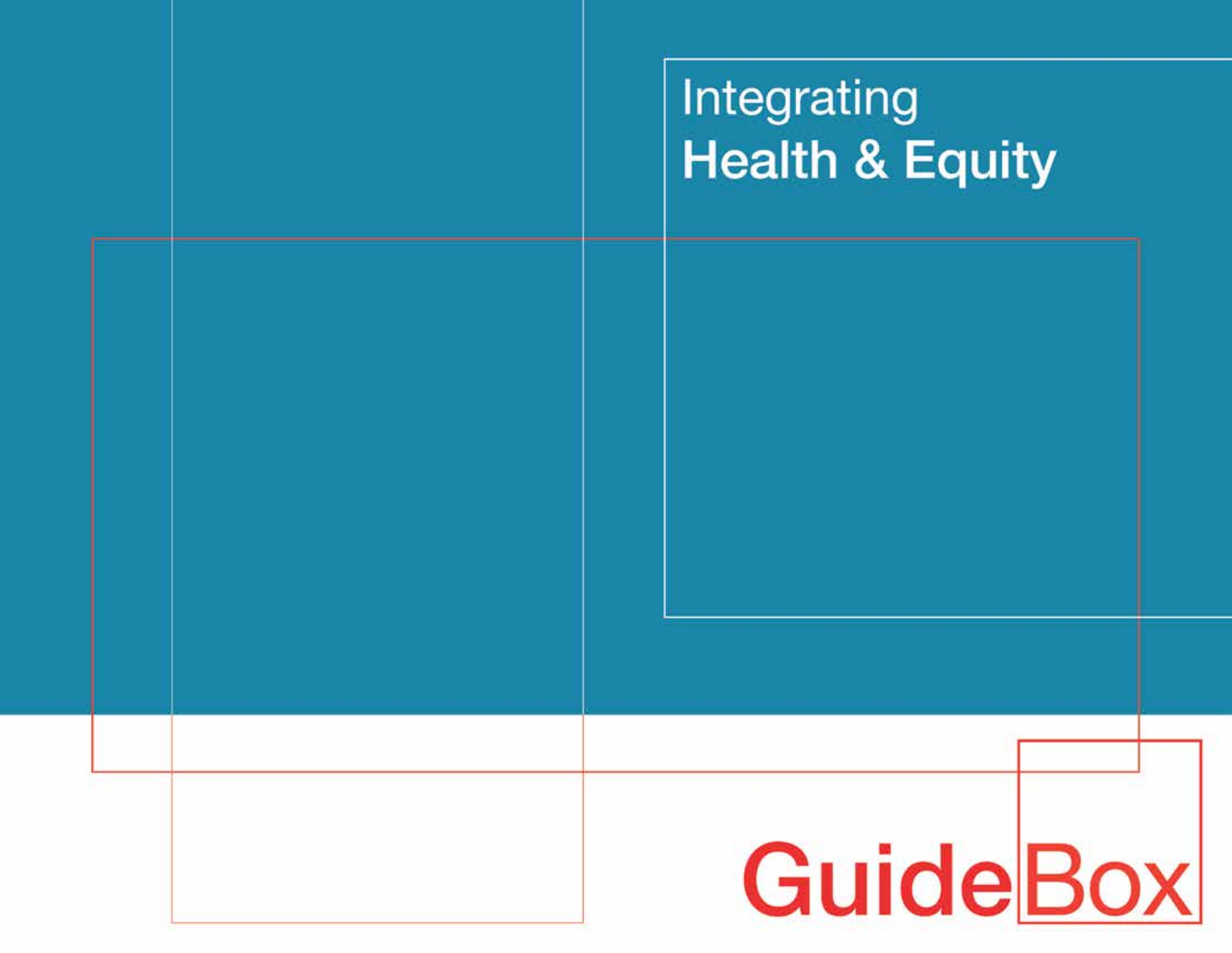How can communities become more engaged, inclusive, and equitable?

Is there a sense of equity, mutual trust, and exchange of resources among neighbors and within social networks?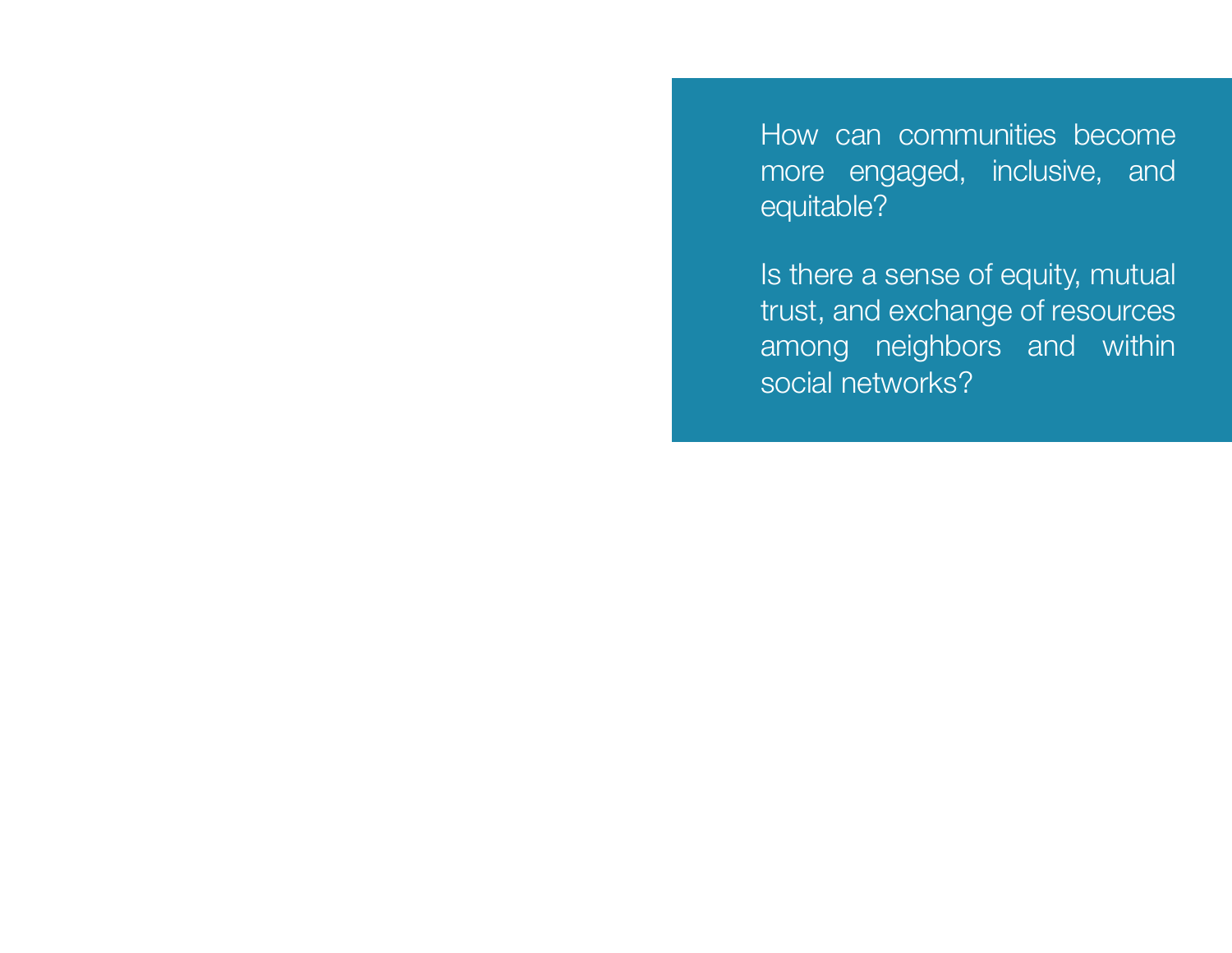

### Integrating Health & Equity





healthy community uses inclusive actions to create places<br>and spaces for everyone. Members within the same<br>community can typically have different priorities, abilities,<br>and knowledge sets; recognizing and attempting to mee and spaces for everyone. Members within the same **Community can typically have different priorities, abilities,** and knowledge sets; recognizing and attempting to meet the needs of everyone in the community is the goal. Many groups have historically been under-represented, such as people of color, older adults, youth, people that identify as lesbian, gay, bisexual, transgender, plus (LGBT+), and people with physical or mental disabilities.

Our social networks are essential to our overall health; neighbors, family members, friends and acquaintances help to support the needs we do not always have the ability to do by ourselves. Engaging with one's community can create a sense of belonging that recognizes and celebrates the differences among residents. Importantly, it can offer awareness of health and social gaps within the community so that solutions can be carried out. Having a community that is actively engaged with one another can provide for a healthier community overall.

The initial set of questions that follow offer discussion points for planning a meeting or session with a focus on health and social equity. A second list is provided for more detailed discussion of social equity and community engagement. These lists are not exhaustive and should be discussed when thinking about your community.

Note, some of these questions may require some advance preparation and research on the part of the organizers or facilitators.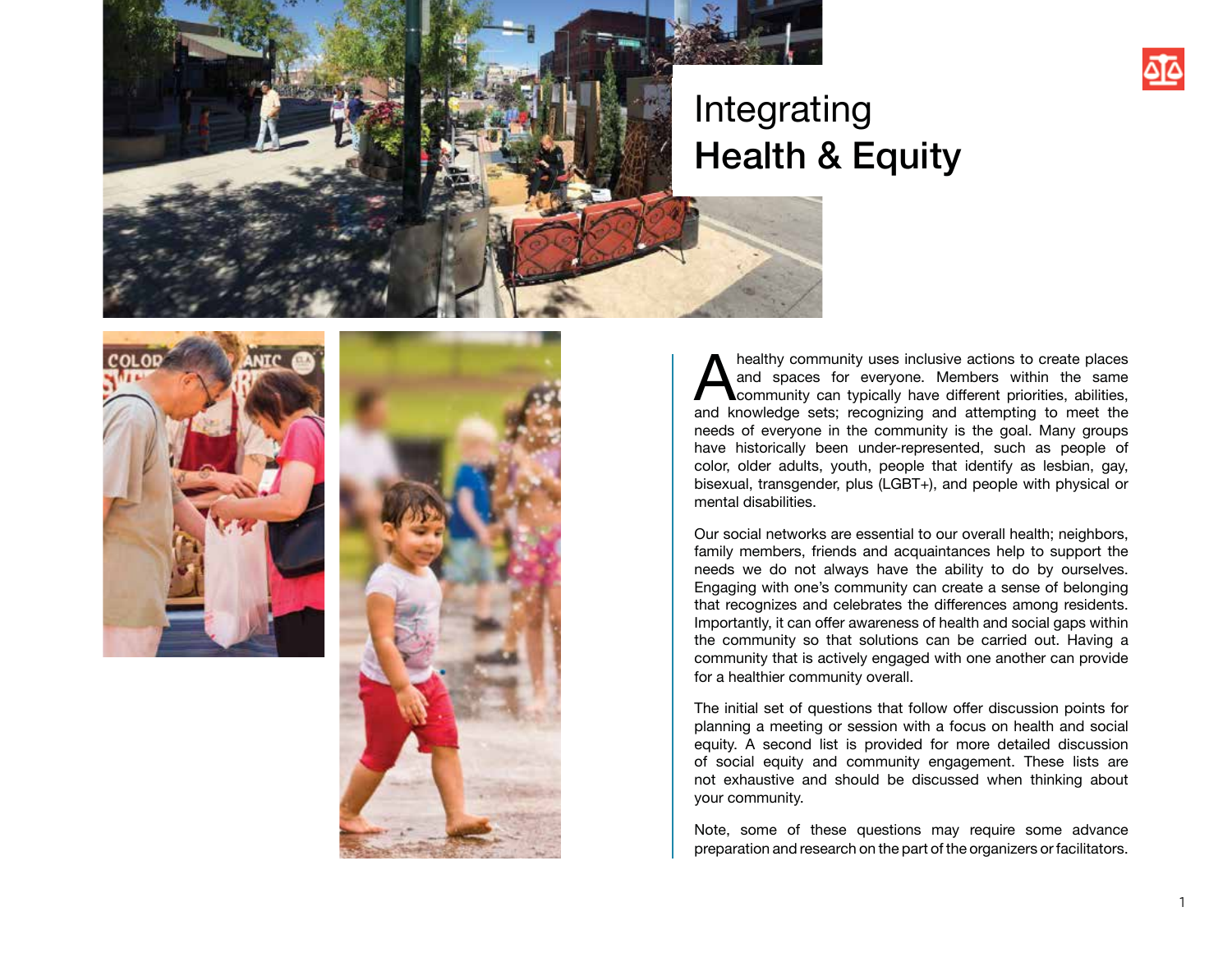#### Questions for Discussion

#### Is there a sense of inclusivity and equity in the community? 1

Who within the community may experience or continues to experience exclusion?

Youth Older Adults (65+) Racial and ethnic minorities Non-native speakers People who identify LGBT+ People with physical or mental disabilities Low income groups People experiencing homelessness

Whose voices are heard by those making decisions for the community?

Property owners or renters Those with more means Business owners or residents Men or women Older adults or young people

#### What is the level of social interaction and engagement with the community?  $|2|$

#### What is the status of the social network within the community?

Strong (regular, friendly interactions between neighbors, planned events, community planned gatherings)

Some (some interactions, limited to certain groups, few events or gatherings)

Weak (few interactions, limited to groups or individuals, few to no gatherings or events)

Non-existent

What are the barriers that prevent neighbor-to-neighbor interactions?

Real or perceived safety concerns Design or placement of homes Ethnic, cultural or language differences Physical ability Time constraints Different economic status

What is the level of social interaction and engagement with the community? (cont.)  $|2|$ 

Are there enough connections and access to adjacent communities?

#### 3 What actions can be taken to improve inclusivity and engagement?

Community events or festivals (free, open to public) Community task force or initiative Engaging with advocacy groups Advocating for changes to the local policies or zoning code Advocating for inclusive and equitable policy

Actively thinking about who is not at the table

- Allowing opportunities for community members to be heard and respected
- Allowing community members to share power and responsibility

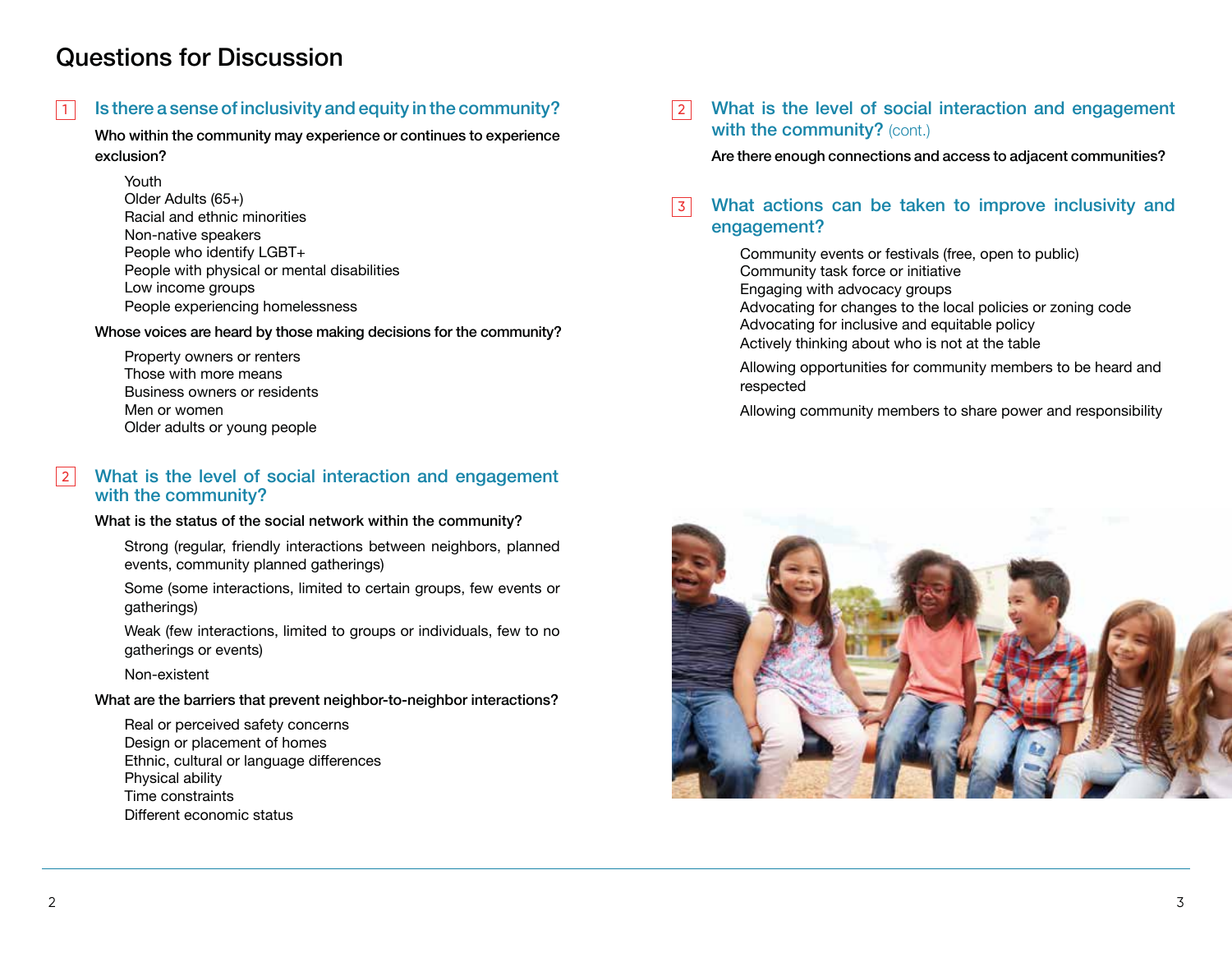#### Additional Discussion Points

The following are in-depth discussion topics with a focus on the relationship between heath and social equity.

- $\square$  Discuss the factors that may be limiting residents from participating in the community and how that impacts health.
	- Food insecurity or living in a food desert Housing insecurity Health or safety concerns Language or cultural barriers Economic insecurity Physical location Limited or no transportation access
- $\Box$ Discuss ways to empower groups who have historically experienced exclusion or inequity. Discuss ways to celebrate diversity and promote inclusion.

By creating a sense of ownership

Giving opportunities for all members of the community to be heard and respected

Creating trust between community members and city staff or other key partners

Community gardens Community outreach programs Volunteer programs Art installations Participating in local festivals and events

- Discuss ways to involve children and teens in the community. Discuss  $\Box$ ways to promote family-friendly designs within the community.
- $\Box$  Discuss factors to consider for including an aging population in the community.
- $\Box$ Discuss the area's available jobs in the area and who is excluded from potential jobs.

 $\Box$  Discuss the pros and cons of current public engagement processes. Discuss how to involve the local community centers, schools, or places of worship in the engagement strategy and how they could benefit community outreach and engagement.

> Enhanced news and information-sharing Larger outreach ability More resources for engagement

Additional Discussion Points (cont.)

#### For Further Discussion and Research

 $\Box$  Research and review the area's demographic data. Discuss the findings o f t he d ata a nd h ow t o m eet t he n eeds a nd create inclusive and equitable measures for the current and future population. Reliable data sources include the United States Census and The Colorado Demographer's Office. <www.census.gov/data.html>

[www.demography.dola.colorado.gov](https://demography.dola.colorado.gov/)

- Research nonprofit or government programs that improve equity and  $\Box$ engagement in communities. Discuss how to involve local governments, nonprofits, and community members to achieve goals.
- $\Box$  Research initiatives other communities use to help improve community engagement and social efforts that promote equity or inclusion. Discuss initiatives that could be tried in the community.

#### Meetup

#### <www.meetup.com>

Translator technologies Pop-up events